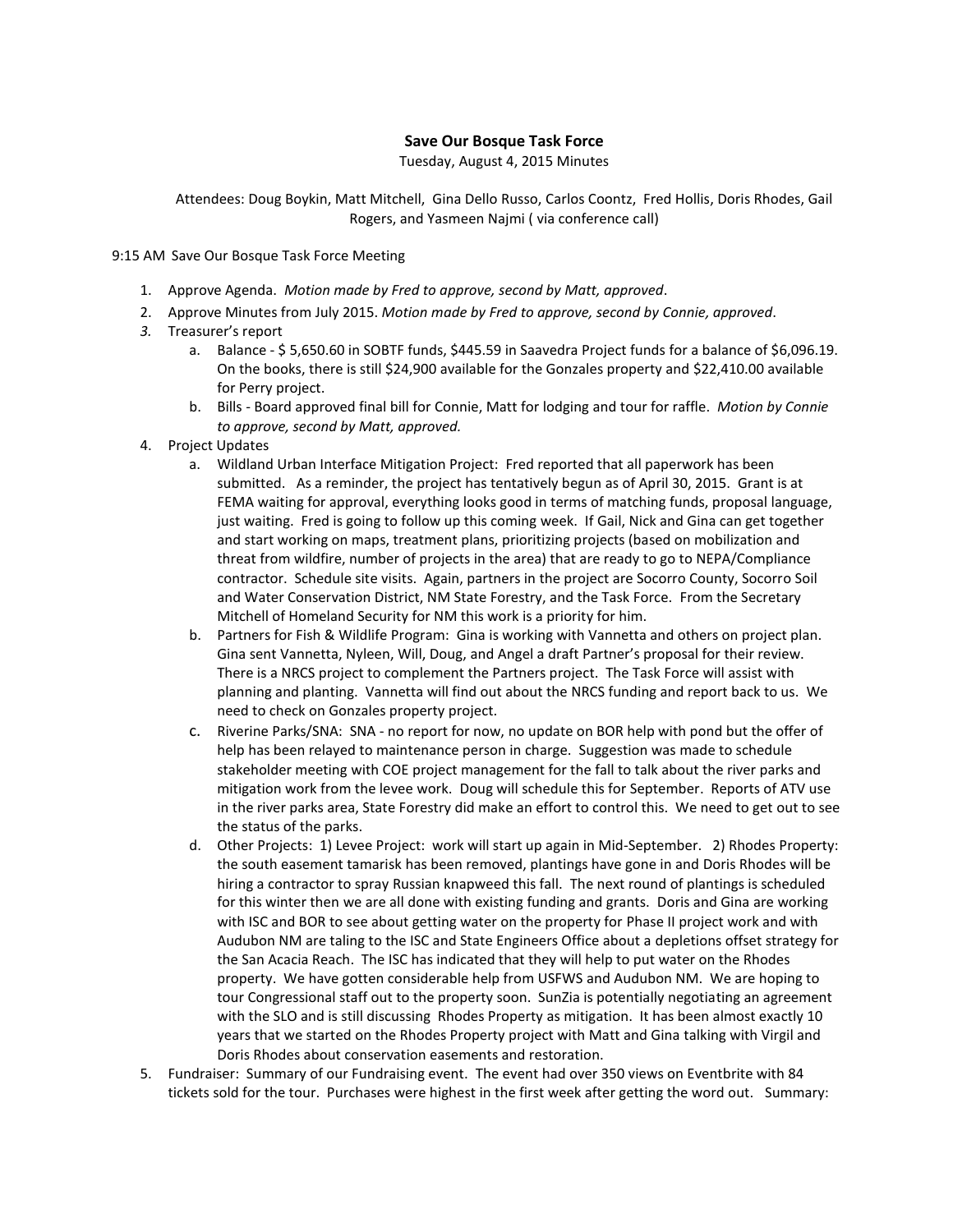Total earned = \$4509.91; Net earned after Eventbrite charges = \$4175.84; Total earned for Armendaris Tour =  $$3885.84$ ; net to Task Force from tour = approximately  $$1511.02 + $390$  in donations = approximately \$1901.02. One bill for food is outstanding and will be reported on at the next meeting. These funds are earmarked for on the ground restoration. We used the following method for randomly selecting the four winners of the raffle: All names were listed in one column of an excel spreadsheet; random.org (sequence selector) was used to generate a random sequence of numbers, with one random number placed next to each name. If someone bought multiple tickets, their names were displayed multiple times. Using excel and under Formulas/Math & Trig/RANDBETWEEN, one number was selected and matched with the winner's name. We repeated this three more times to select our four winners. Winners are: Dobbie, Ruff, Harrison, and Sinclair. The board had decided at a previous meeting that board members were eligible to win because of the random method of selecting winners. Congratulations to our winners! And, many thanks to all who joined us in this fundraising effort.

- *6.* Outreach/fundraising strategies Doris presented her efforts to put together a basic fundraising plan for the Task Force. Typically the approach is to: 1) come up with a target we would like to raise – for us, operating and specific projects, 2) in order to approach specific donors develop a case statement which lays out who we are, 3) in terms of looking at perspective donors, break it down into categories of prospective donors – develop prospect list – people we know, in our geographic area, or wealthy individuals who might be interested. Doris handed out a rough draft of the fundraising plan including a list of potential donors. The donor list is for internal use only and will not be distributed to our email list. Suggestions during discussion include: 1) talk to Chamber about collaborating with them because we benefit the environment that supports businesses in Socorro, 2) the plan draft, when it is more fleshed out, will be available for members to review, 3) it would be good to take some of these potential donors on a tour – make the tour small and specific to these donors, 4) this could be a full-time job so we need to consider how we want to support this effort. Doris' next steps will be to put together a case statement and Task Force Board will put together some very specific examples of what we have been doing. We will compile a packet to distribute to potential donors. We really need to organize our funding priorities and put dollar amounts on this. Be prepared. Connie can assist later in the fall by helping with our website. Matt will volunteer to look at names and gather some background information on these potential donors. We need to develop individual and business lists. If someone has a contact with this individual/business then we will include that too. Lots of research needed. We will meet after our September meeting about this topic. 1 pm on September 1, at State Forestry.
- *7.* Tour and roundtable discussion planning session: Host a discussion with stakeholders on the following topics and follow this with a tour of some of the restoration areas and a public outreach event later in the season. Fred and Doug will help Gina organize this. Topics could include:
	- restoration efforts planned or underway in the reach including but not limited to Task Force, County, COE, BOR, ISC, private lands programs (SWCD, NRCS and Partners), private landowners, Refuges, others.
	- funding strategies for getting this work done.
	- coordination and partnering on projects.
	- depletions offsets for restoration work.
	- mitigation if SunZia powerline goes through.
	- Endangered species status in the reach and Biological Assessment Conservation Measures.
	- Design public outreach event to follow this roundtable/tour.
- *8.* Other agenda items: 1) Rio Grande Trail Commission Gina attended the first meeting of the newly formed Commission. Background: an effort started in 2004 with a Coordinating Commission formed in 2005, process advanced to the point of an approved charter and a plan for a trail from Belen to Sunland Park. Under this new commission, they have designated some state parks along the river as beginning trail segments. The Commission is planning to hire a coordinator (NMEMRD) and one task for the future is to develop a strategic management plan and work program. They discussed numerous examples focusing on the Appalachian Trail to some degree. This may or may not be the best example for use when comparing to the Rio Grande. They came up with a list of topics for possible workgroups or committees. They are planning two more meetings for the commissioners; one in Taos and one in Las Cruces for later